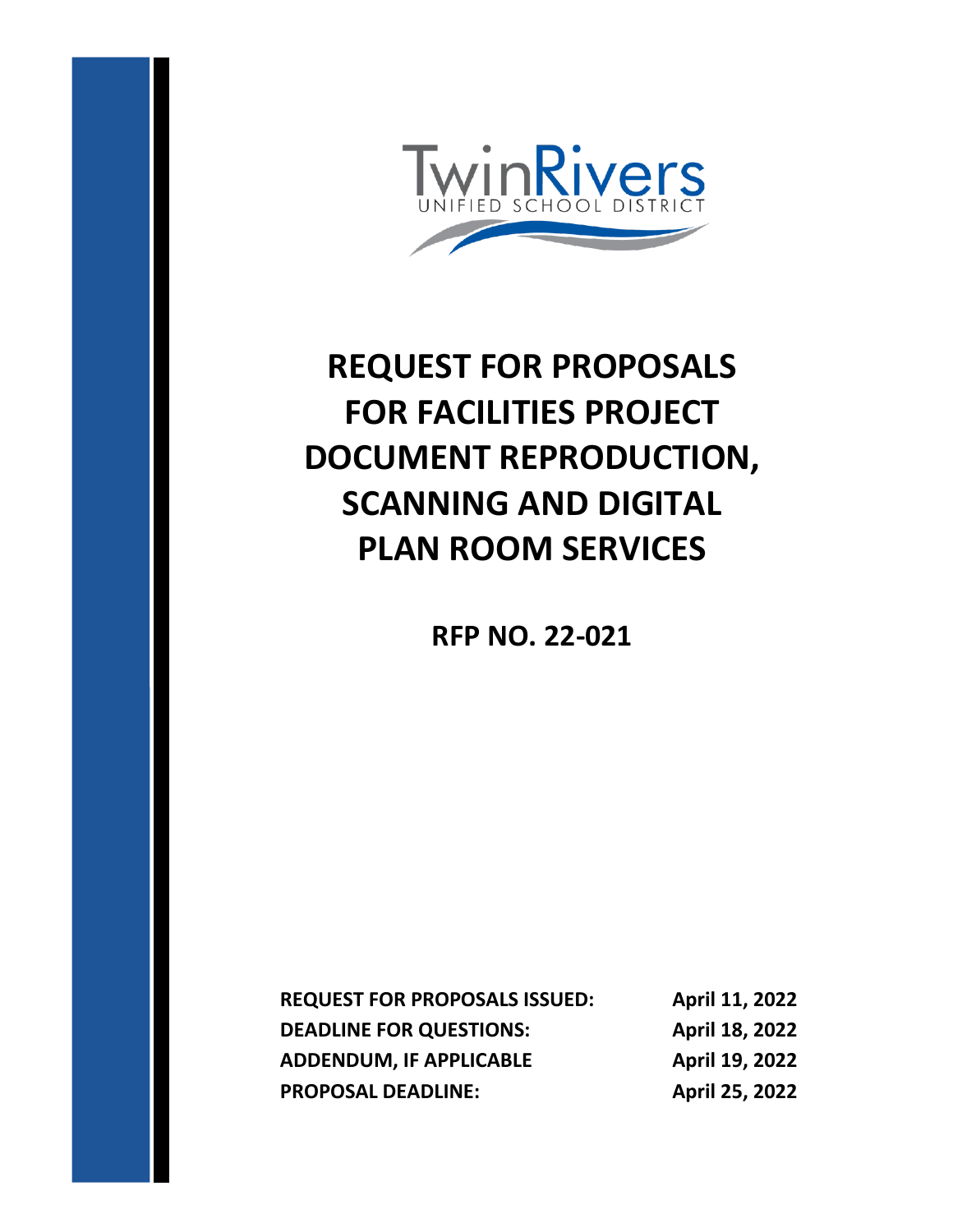### **REQUEST FOR PROPOSALS FOR FACILITIES PROJECT DOCUMENT REPRODUCTION, SCANNING AND DIGITAL PLAN ROOM SERVICES**

#### **I. NOTICE OF RFP**

Notice is hereby provided that the Twin Rivers Unified School District, located in McClellan, California ("District") has issued a Request for Proposals for Facilities Project Document Reproduction, Scanning and Digital Plan Room Services. Specifically, the District is seeking an experienced and reliable service provider to provide reprographic services for current projects, scan historic Facilities documents to establish an archive, and create a digital plan room for current and future project documentation.

It is the desire of the District to select a Vendor that can meet or exceed the District's requirements as specified herein, and complete the project by Dec. 31, 2022.

Qualified vendors are invited to submit their bids **in a sealed envelope** no later than **3:00 p.m. on Thursday August 26, 2021**, to the following address:

> Twin Rivers Unified School District Attn: Debbie Gordon, Manager of Contract & E-Rate Services 3222 Winona Way, Suite 200 North Highlands, CA 95660

**Respondents must also email one pdf copy of the proposal to: [debbie.gordon@twinriversusd.org.](mailto:debbie.gordon@twinriversusd.org)**

*Please do not submit proposals in 3-ring binders or notebooks.*

#### **II. OVERVIEW OF THE DISTRICT**

The Twin Rivers Unified School District ("District") is a K-12 public school district located in northeastern Sacramento County with a 2021-22 enrollment of approx. 24,000 students. In 2008, four area school districts, Grant Joint Union High School District and the Rio Linda, North Sacramento and Del Paso Heights Elementary School Districts, unified to create the Twin Rivers Unified School District.

The districts serve the communities of North Sacramento, Del Paso Heights, Rio Linda, North Highlands and Foothill Farms. The district has four high schools, two junior high schools, three charter junior high schools, one creative arts junior high school, one technology academy (middle school grades), 30 elementary schools, two alternative schools, two adult schools and one special education preschool.

The District is in an economically diverse region characterized by a mix of residential development and light industry. Although there is a potential for growth, a moratorium has been placed on construction in the Natomas area. In terms of family income, 90% of District students are currently eligible for Federal Free and Reduced price meals.

The district is governed by a seven member Board of Trustees and is under the day-to-day leadership of Steven Martinez, Ed.D. who was appointed District Superintendent effective July 1, 2013.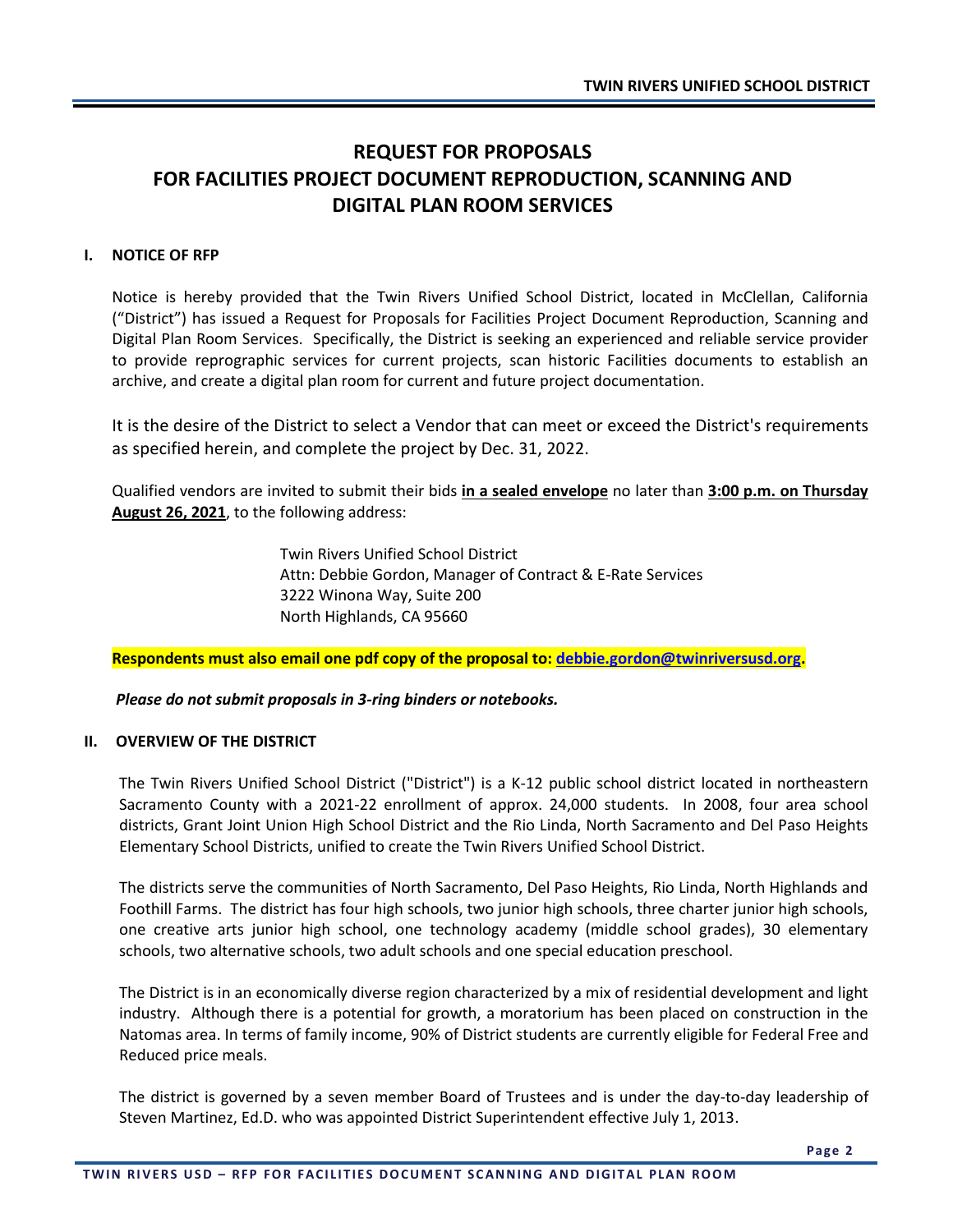#### **III. GENERAL INSTRUCTIONS and REQUIRED INFORMATION**

Proposals must be clear, concise, complete and well-organized. Proposals may not be altered after submission to the District and should be reviewed for accuracy beforehand. The District will not be responsible for errors or omissions in any Proposals. The District reserves the right to reject any and all Proposals, to waive any irregularities, or informalities in the Proposals, to award a contract to more than one vendor, or not to award a contract pursuant to this RFP. The submission of company literature and brochures is generally discouraged. If pertinent for illustration of product, or for reference, you may include literature in an appendix. Responses should otherwise be submitted in print, and must be limited to the maximum number of pages indicated.

- **a. Signatures**  Your proposal must be signed an authorized representative or officer of the firm.
- **b. Q&A** Questions regarding this RFP may be submitted by email no later than April 18, 2022 the following email address: **[debbie.gordon@twinriversusd.org](mailto:steve.martinez@twinriversusd.org)**

If applicable, an Addendum with summary Q&A will be posted to the District website by April 19, 2022.

**c. District Required Forms** – Your response must include the District Required Forms in Appendix 1: *Offer to Enter Into Contract; General Terms and Conditions; Qualification Certification* and *NonCollusion Declaration.*

#### **d. Organizational Structure**

Your proposal should include a description of your firm's organizational structure. Supply the name or names of the principals who will be responsible for your relationship with the District, and provide brief resumes for these individuals.

#### **e. Legal Issues**

- Is there any pending or past litigation against your firm regarding your provision or delivery of services?
- Does your firm have any contractual relationship that could be construed as a potential conflict of interest? If so, please explain.

#### **Thank you for your interest in Twin Rivers USD. The District welcomes your firm's proposal.**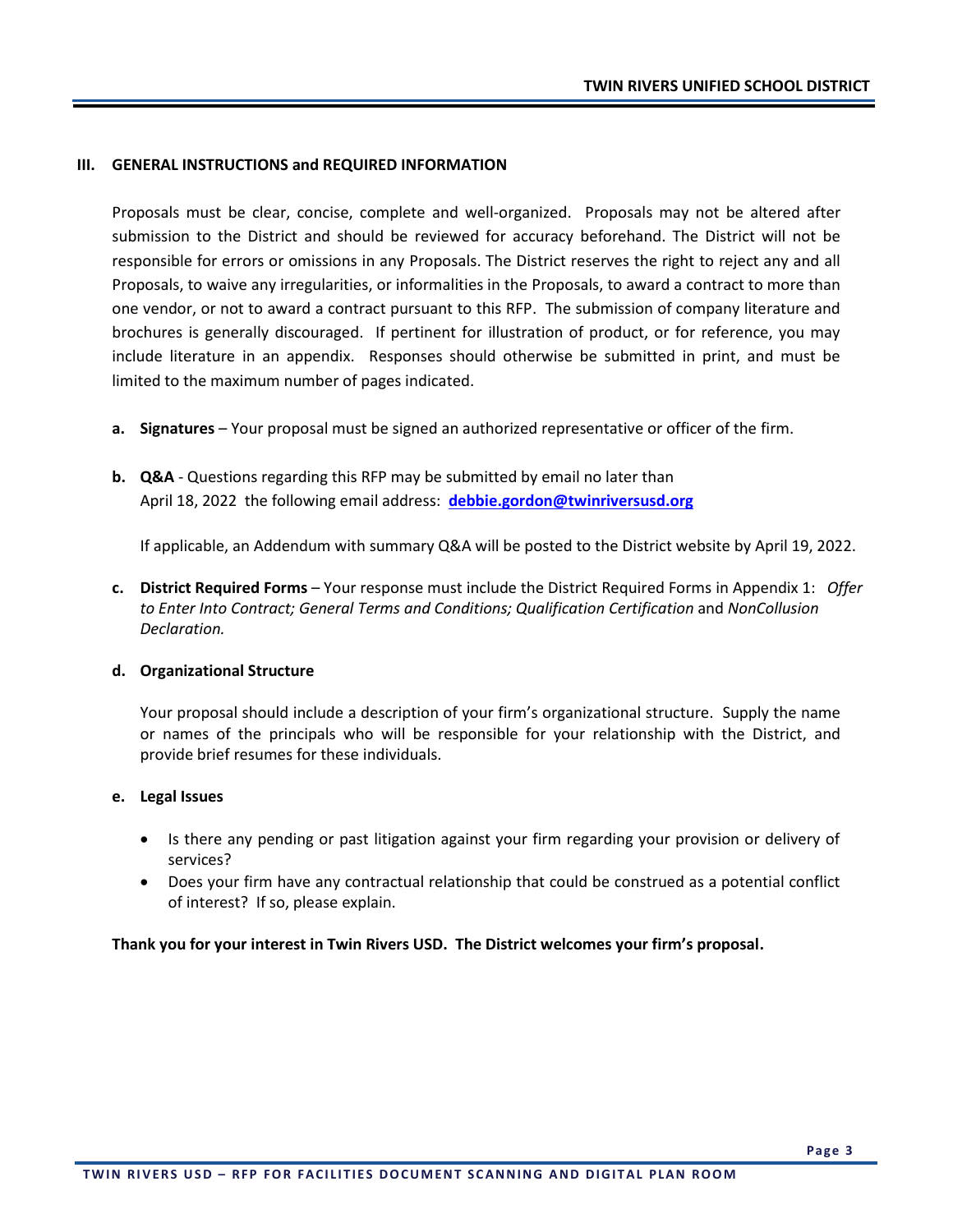#### **IV. SCOPE OF SERVICES**

The District is seeking an experienced and reliable service provider to provide reprographic services for current projects, scan historic Facilities documents, including blueprint sized project plans as well as documents stored currently in file boxes, to establish an archive, and create a digital plan room for current and future project documentation. The selected firm will need to organize, label/index and scanning thousands of pages of documents, providing high-quality digital files for upload into the District's document management system, which the firm will also create and provide. The document management system must be equipped to store and manage all historic and future project plans and documents.

#### **A. DISTRICT NEEDS, REQUIREMENTS, SPECIFICATIONS**

Below is a listing of the District's needs and requirements. In your proposal, please explain how your firm is qualified to meet or exceed these requirements (5 page maximum):

- Scanning of approximately **100,000 Large Format Drawings**
- Scanning of approximately **150 standard file boxes** (15x12x10) of Small Format Documents, with a mix of Single-Sided and Double-Sided sheets, containing up to **525,000 images**
- The Large Format Documents must be Indexed *per plan set* with the following fields: *District, Campus, Project*
- The Large Format Documents must be Indexed *per sheet* with the following fields: *As Built, Discipline, Sheet Number*
- The Small Format Documents must be Indexed with the following fields: *Project Name and Binder or Folder Title*
- Provide **cloud-based digital plan room** to store & manage plans and project documents.
- Scan all files and upload into digital plan room.

#### **Provide the following services on-site at Twin Rivers USD:**

- Go through the District's paper files and barcode and label each Cabinet and Shelf containing targeted documents for conversion
- Barcode each folder/binder as they are removed from the shelf, and placed into storage boxes
- Provide inventory spreadsheet to record the exact inventory of each folder, its source location, and its transport box contained therein
- Load secured boxes into company provided transport vehicle
- Secure transport of boxes to company facility

#### **Provide the following services off-site:**

- Document preparation, if required
- Image Acquisition
- Scanned Image QC
- Document Indexing
- Document Re-assembly
- Processing of QC'd Images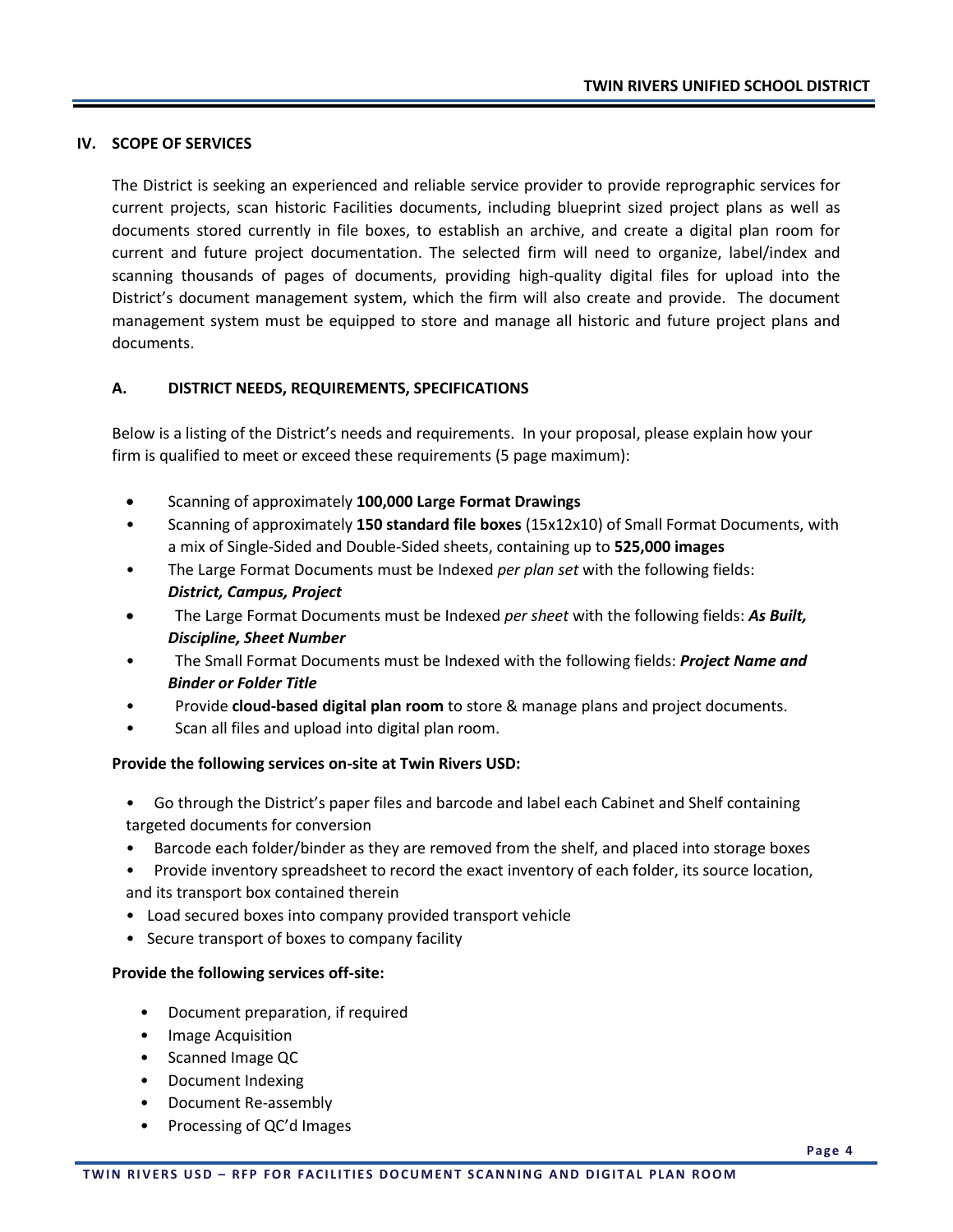- Close out chain of custody process controls
- Return of hard copy originals or secure shredding of all hard copy pages, upon release from TRUSD Officials.

**SPECIALIZED SERVICES:** In addition to the above general requirements and specifications, the District is seeking a cloud-based document management and storage system with the following capabilities:

- Search function that searches inside the document
- Allows storage of various files types (not just pdf files)
- Accessible on any device and platform
- No storage limits
- Enhanced security
- Ease of file uploads
- Ability to order prints directly from document storage system and have delivered to specific location

#### **B. PROPOSAL CONTENTS**

Your proposal should fully address the District's needs, requirements and specifications laid out in Sec. IV-A above, within the 5-page maximum limit. In addition, please return your response with the following items and information:

**District-Required Forms – Appendix 1.** Complete, Sign and return the forms provided in Appendix 1 with your proposal.

**COST PROPOSAL.** Please provide your cost proposal (per sheet/per box etc.) for both large-size and regular size documents, including scanning, indexing, labeling and barcoding. Please also include your cost proposal to set up and maintain the digital plan room for ongoing and future District needs.

**Additional Information.** Please provide the following information with your proposal:

- 1. **Company Profile** name, years in businesses, owners'/principals' bios (1 page max)
- **2. Related Licenses/Certificates/Authorizations**
- 3. **References** list of other schools/districts for which you have provided like product/services, including a contact name and email address
- 4. **Explanation of all warranties, service and support your company provides**
- 5. **DELIVERY DATE** Time is of the essence. The District is seeking a vendor who can complete this project by **Dec. 31, 2022.** Please indicate your commitment to meeting this date.
- 6. **Additional Benefits.** Description of any additional or unique benefits or services your company offers.

#### **COVID-19 REQUIREMENTS**

The District is maintaining compliance at all school sites, consistent with Federal CDC, State and County health and safety requirements to mitigate the spread of COVID-19 pandemic and CDC and District health and safety guidelines, onsite assembly/installation. These requirements apply to all visitors, and to vendors working on District sites and are expected to be in effect during the coming months.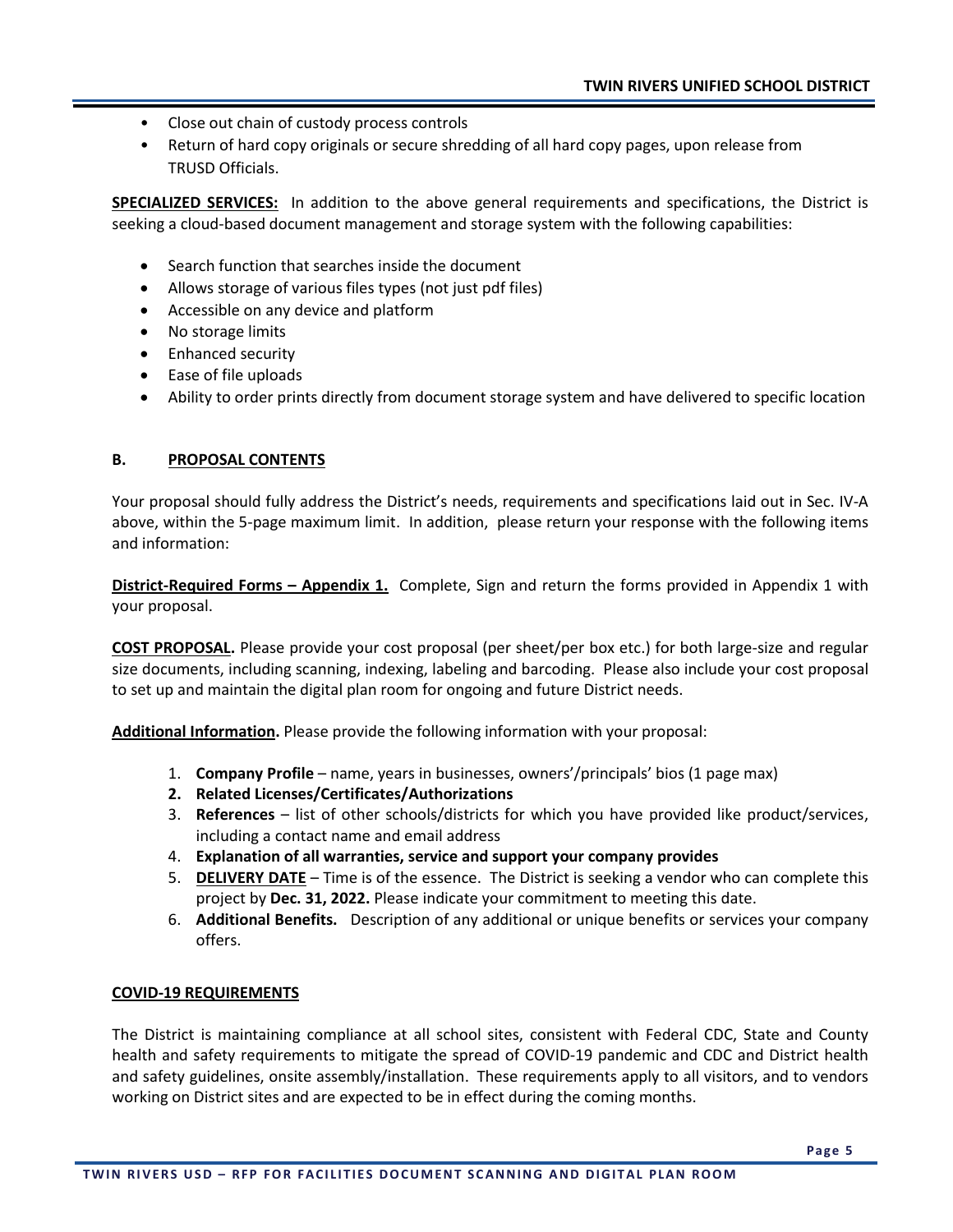#### **V. PROPOSALS DUE – APRIL 25, 2022**

Proposals must be received by the District no later than **3:00 p.m. Thursday, April 21, 2022.** Once submitted, responses become the property of the District. No corrected or resubmitted proposals will be accepted after the deadline. **Late proposals will not be accepted and will be returned unopened.** 

Submit one signed proposal, **in a sealed envelope**, by regular or express delivery to the address below:

**Twin Rivers Unified School District Attn: Debbie Gordon Manager of Contract & E-Rate Services 3222 Winona Way, Suite 200 North Highlands, CA 95660**

**Please also email a pdf version to: [debbie.gordon@twinriversusd.org](mailto:debbie.gordon@twinriversusd.org)**

**PLEASE DO NOT SUBMIT PROPOSALS IN 3-RING BINDERS OR NOTEBOOKS.**

#### **VI. EVALUATION OF PROPOSALS AND AWARD OF CONTRACT.**

To be deemed "Responsive", proposals must be received by the deadline, include the District-required forms, and address all requirements of this RFP. Responsive proposals will be scored by a District panel using the following criteria:

- Demonstrated understanding of, and responsiveness to, the RFP. *10 points*
- Ability to meet and/or exceed the requirements of this RFP. *25 points*
- Cost proposal. *25 points*
- Past experience and references. *15 points*
- Delivery date. *15 points*
- Additional benefits of the firm's offering. *10 points*

Award of contract(s) will be based upon the proposal scores and, if required, follow-up interviews, at the District's option. Contract awards are conditional on final approval by the Twin Rivers USD Board of Trustees. The District reserves the right to:

- Select the firm that, in the District's judgment, will best meet the District's needs. Price is an important factor, but are not the sole factor in the proposal score.
- Reject any and all proposals or waive any non-statutory informality.
- Award a contract, multiple contracts, or portions of the whole, to more than one firm.
- Not to award a contract, either as a result of proposals received, or any other reason.

The decision of the District panel and Board will be final. May 10, 2022 is the target date for award of contract by the Twin Rivers Board of Trustees. Thank you for your interest in Twin Rivers USD. We invite you to respond and look forward to receiving your firm's proposal.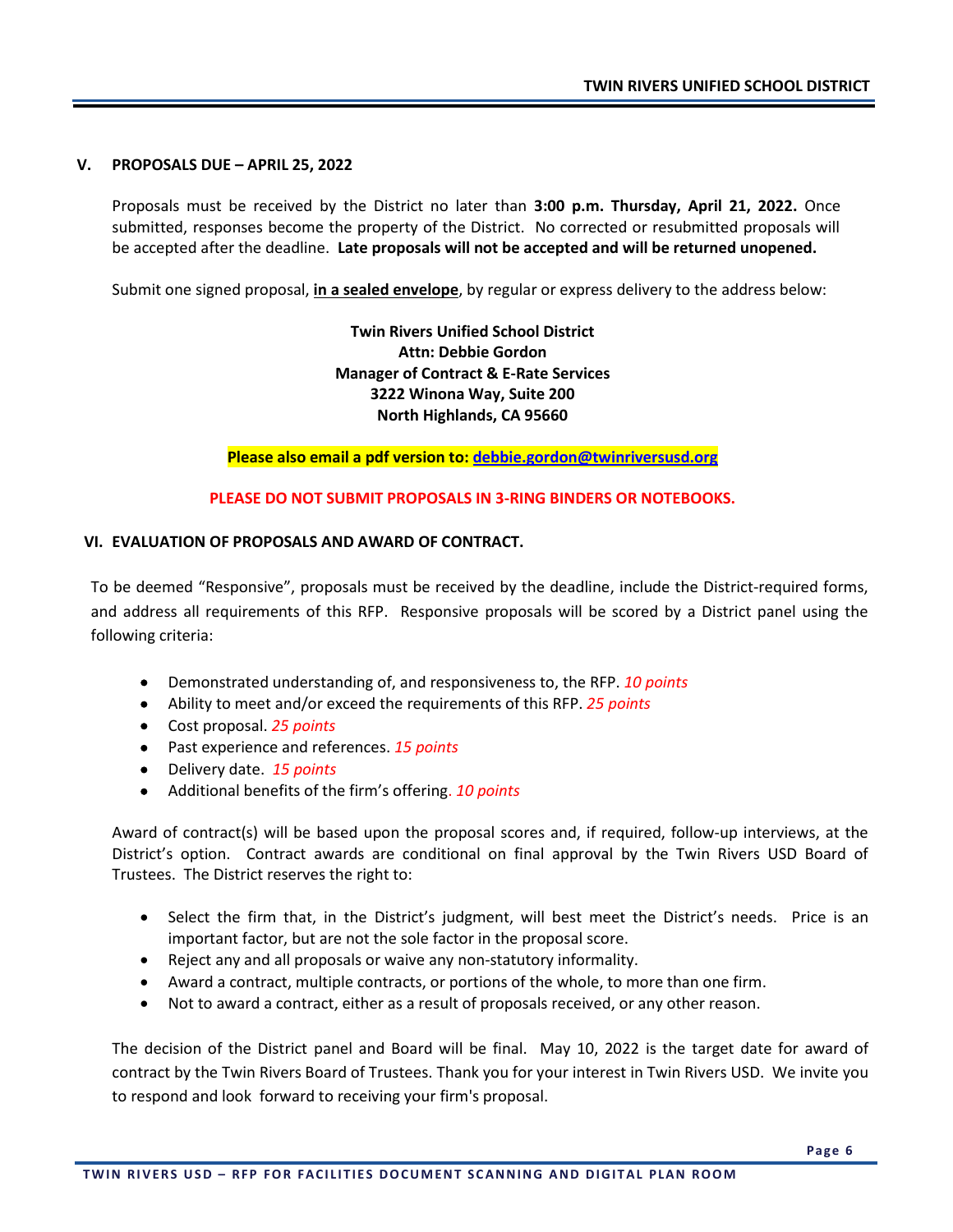

## **APPENDIX 1**

# **DISTRICT REQUIRED FORMS**

*Offer to Enter Into Contract General Terms and Conditions Qualification Certification Non-Collusion Declaration*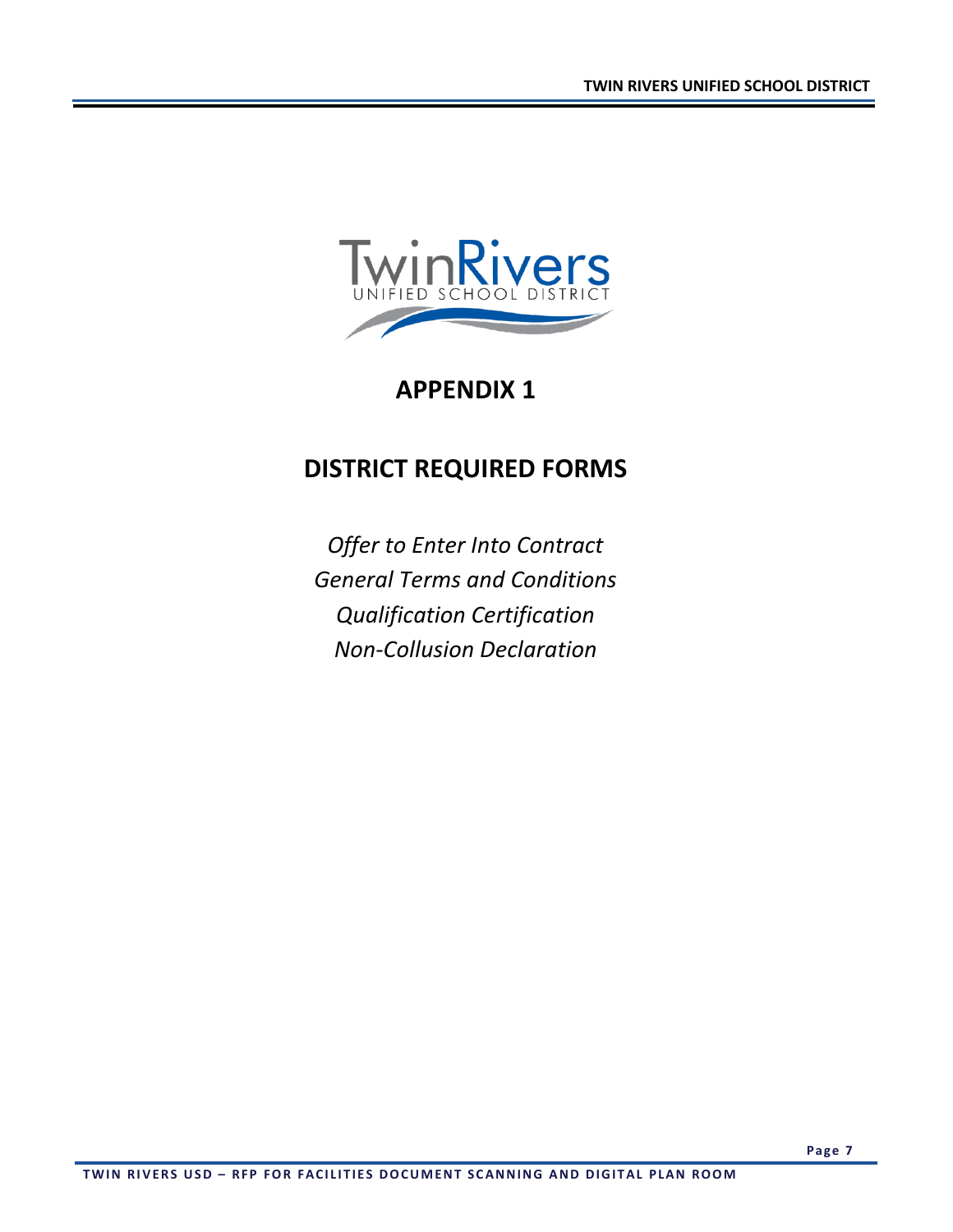



#### **OFFER TO ENTER INTO CONTRACT**

The undersigned hereby proposes to enter into an agreement with the Twin Rivers Unified School District and to furnish services as described in this Request for Proposal.

| <b>Name and Address of Firm:</b>                               |  |  |  |
|----------------------------------------------------------------|--|--|--|
|                                                                |  |  |  |
| Name:                                                          |  |  |  |
| Address:                                                       |  |  |  |
| City and State:                                                |  |  |  |
| Telephone Number:                                              |  |  |  |
| <b>Email Address:</b>                                          |  |  |  |
| <b>Signature of Authorized Officer/Representative of Firm:</b> |  |  |  |
| Authorized Signature:                                          |  |  |  |

Printed or typed name:

Title:

Date: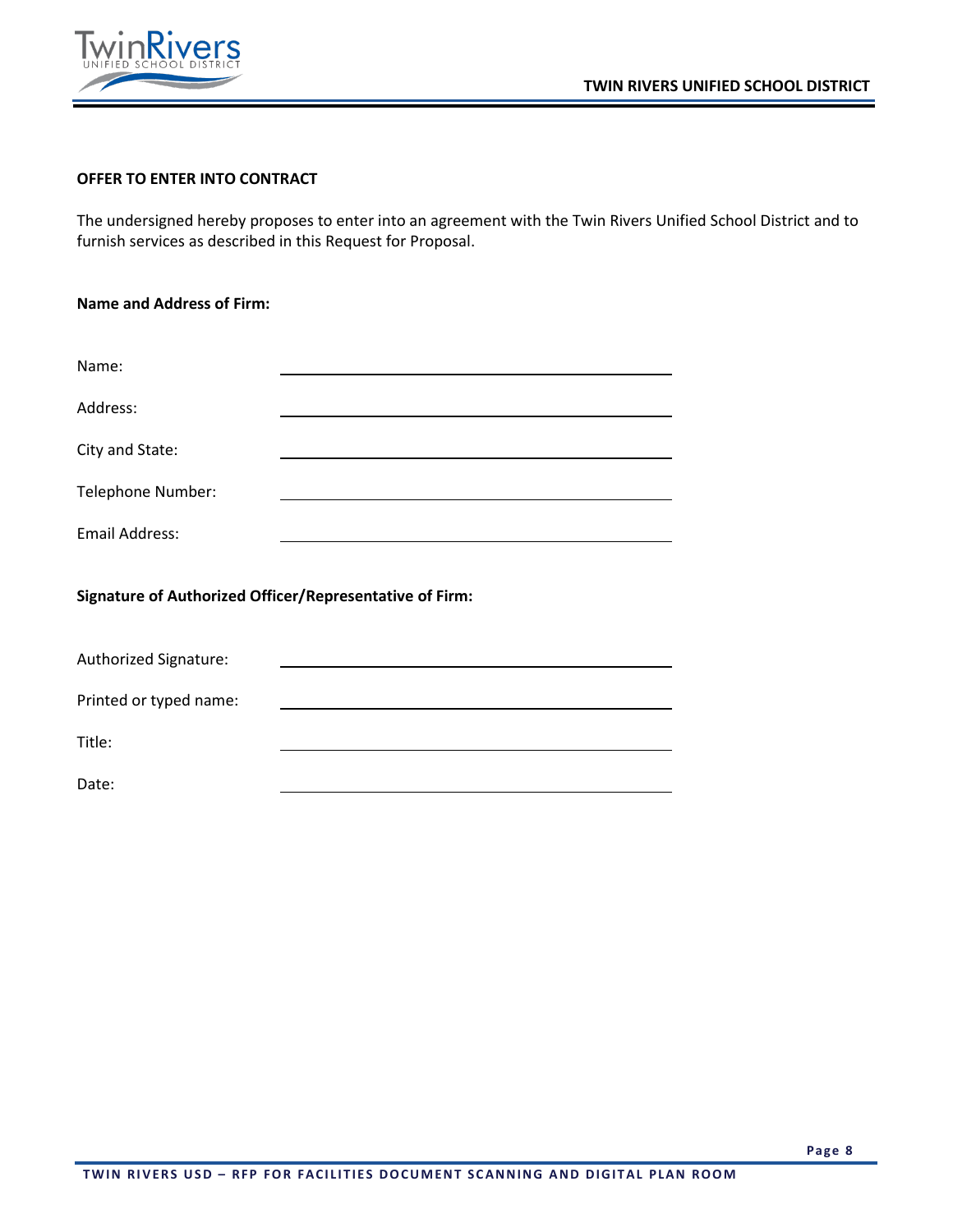

#### **GENERAL TERMS AND CONDITIONS**

- 1. **INSTRUCTIONS AND USE OF FORMS**. In order to preserve uniformity and to facilitate the award of contracts, Respondents shall complete and return the enclosed District-required forms with their proposals.
- 2. **ACCEPTANCE OR REJECTION OF RESPONSES**. The District reserves the right to reject any and all Responses that are incomplete, contain errors, arrive after the due date/time or are submitted by unqualified vendors. The District reserves the right not to award a contract if the District, in its sole discretion, deems the responses received pursuant to this RFP lacking in any respect or insufficient to meet the District's requirements and needs.
- 3. **PROPOSAL PROTESTS.** The following instructions must be followed by a Respondent who wishes to challenge the District's selection and award of any contract pursuant to this RFP:
	- a) Any protest must be submitted in writing to the Manager, Contract & E-Rate Services, Twin Rivers Unified School District, 3222 Winona Way, Suite 200, North Highlands, CA 95660, before 3:00 p.m. on the fifth (5<sup>th</sup>) business day following the District's notification of its intention to award a contract pursuant to this RFP.
	- b) Only vendors who submitted a proposal in response to this RFP may file a protest.
	- c) Protests must contain the following specific information:
		- Protestor's name, address, tele. no. and email address;
		- Date on which protestor's Response was submitted to the District;
		- Protestor's *specific, detailed basis for the protest*, which must be *supported by facts and/or documentation*. Protests based on hearsay, feelings or opinions not supported by facts, will be deemed invalid.
	- d) The protestor shall send a copy of the initial protest document and any attached documentation to all other parties that may be affected financially by the outcome.
	- e) The District will review and evaluate the protest for validity, including, if required, review by outside counsel. The District and/or counsel will provide a response within ten (10) days of review of the protest letter.
	- f) If upon review, the proposal protest is found to be frivolous or lacking validity, the protest will be rejected and the protesting party may be deemed ineligible to participate in future District RFPs or contracts.
- 4. **ASSIGNMENT PROHIBITED**. No contract awarded under this proposal shall be assigned without the express, prior written approval of the District. Any attempted assignment in violation of the provision may be voided at the option of the Board of Trustees.
- 5. **NO CONTACT WITH BOARD OF TRUSTEES**. Respondents may not contact any member of the Twin Rivers USD Board of Trustees regarding this RFP unless specifically invited to an interview conducted by the Board.
- 6. **NON-DISCRIMINATION**. The Twin Rivers Unified School District does not discriminate in the selection, acceptance, or treatment of any contractor based upon race, color, national origin, religion, sex, sexual orientation, handicap, age, veterans status, medical condition as defined in Section 12926 of the California Government Code, ancestry, marital status, or citizenship, within the limits imposed by law. The District likewise prohibits discrimination by contractors and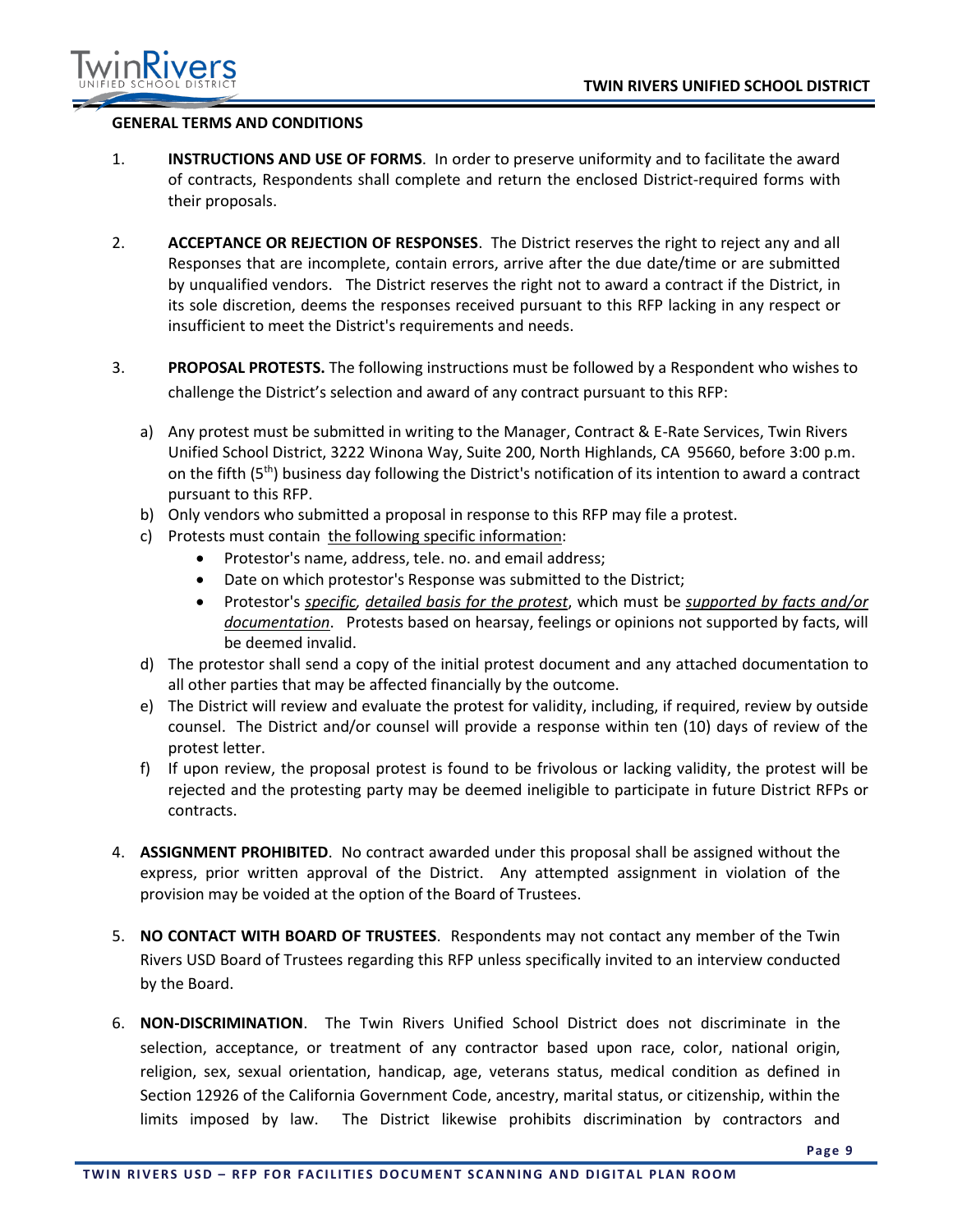subcontractors, and may require the successful vendor(s) to give written notice of their obligations to labor organizations with which they have a collective bargaining or other agreement, in compliance with Government Code 12990.

#### **ACCEPTANCE OF GENERAL TERMS AND CONDITIONS**

The undersigned hereby acknowledges receipt and acceptance of the above Terms and Conditions.

**Name of Firm:** 

**Authorized Signature and Date**

**Printed Name:**

**Title:**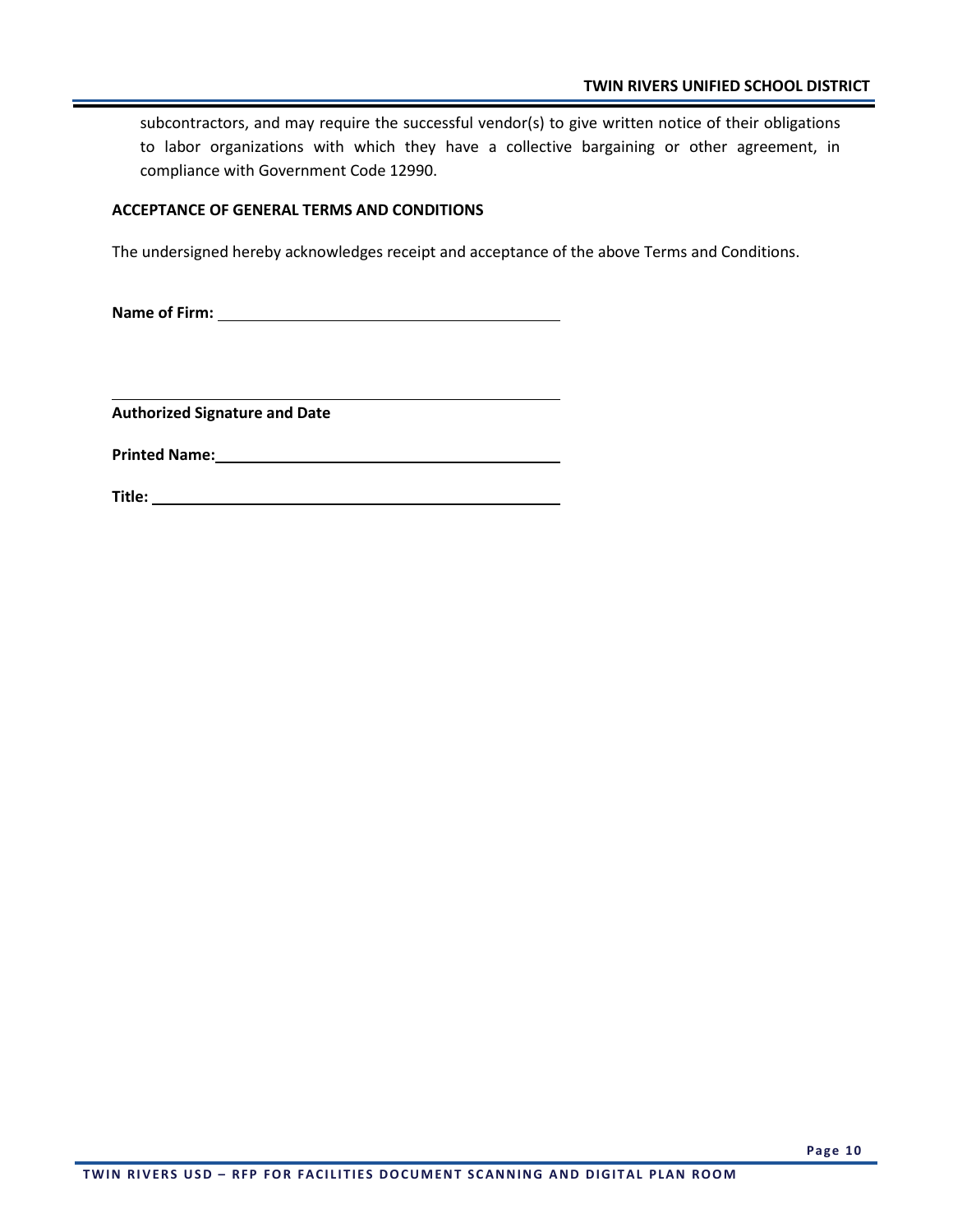

### *Qualification Certification*

I, the undersigned, certify and declare, with specific reference to the California False Claims Act, Government Code sections 12650, *et seq.*, that I have reviewed all of the information presented in this submittal and know its contents. The matters stated in the submittal are true of my own knowledge and belief, except as to those matters stated on information and belief, and as to those matters I believe them to be true.

I declare under penalty of perjury that the foregoing is true and correct.

| Name:         |  |
|---------------|--|
| Signature:    |  |
| Title:        |  |
| Name of Firm: |  |
| Date:         |  |